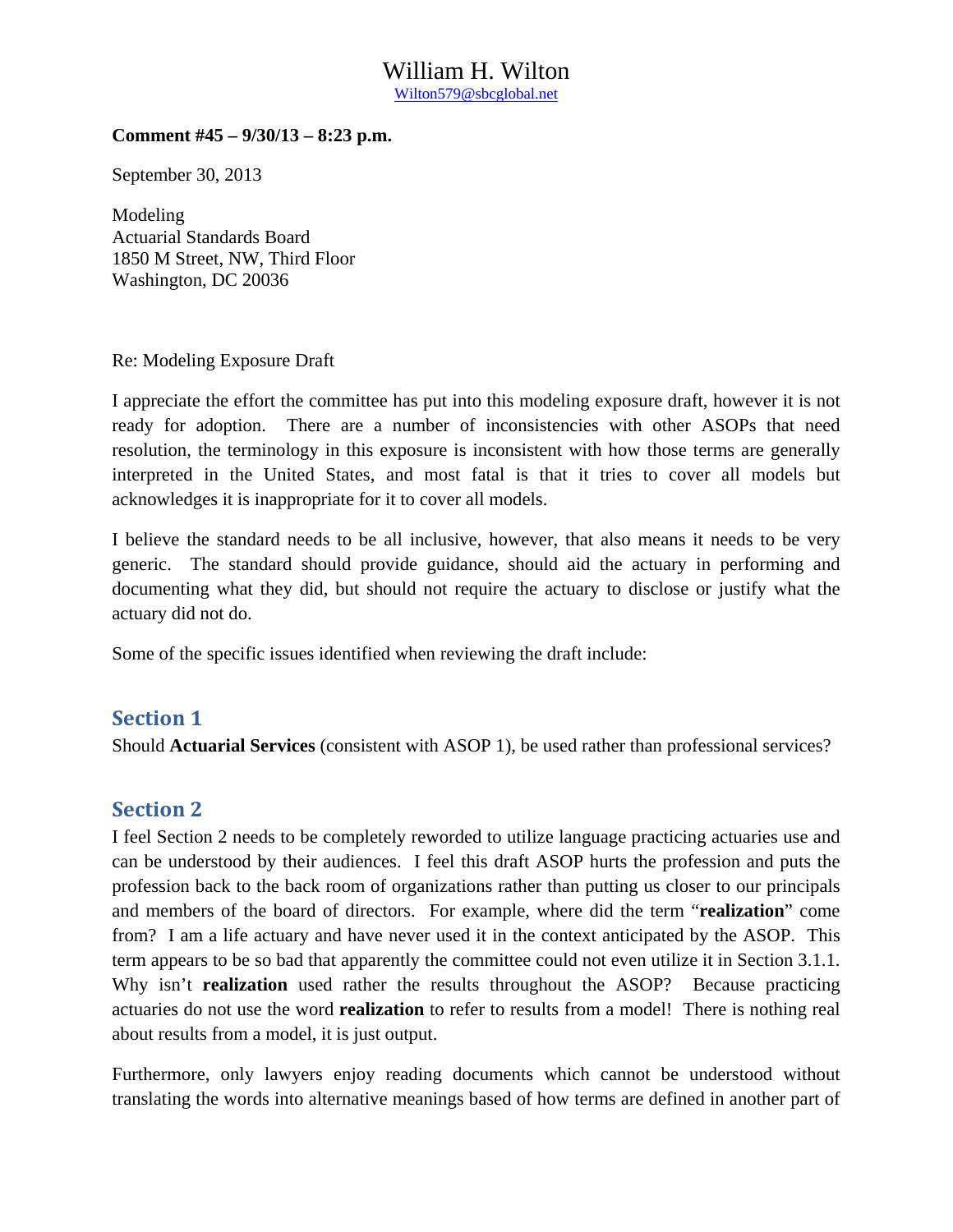the document. For an ASOP to be beneficial to the profession, English as is commonly used and understood by practicing actuaries, needs to be the basis.

More specifically, I believe the following definitions need revision.

Model – This is one of the primary problems of the exposure draft. Why include what a model consists of? Why use terms of art that are inconsistent with English as understood by the public? I believe specification, implementation and realization are all inconsistent with commonly used English and are not really needed in the standard. Was the Merriam-Webster dictionary (http://www.merriam-webster.com/) reviewed before creative expression was used to define these terms? I encourage the committee to get back to basics. What was wrong with model output as utilized in ASOP 38?

Organization – I do not believe it is common to refer to a benefit plan as an entity or an organization.

Project Objective – I think the ASOP needs to be clear that there can be more than one objective of a model. Should we state "the specific goal(s) or question(s)"?

Realization – Get rid of this word. Is it results? Scenario? Run? If scenario, definition is inconsistent with ASOP22.

Parameter – I believe use of the term parameter is more confusing than helpful. Is it data or an assumption? Does it make any difference? Let's use the basic element, it appears that parameter is just a specialized form of data or assumption and therefore its use causes confusion rather than providing clarity.

Specification – The definition is inconsistent with how it is used as a component of model. I do not believe it is even required. It is not present in Section 3 or 4.

# **Section 3**

I think it is extremely confusing to state in Section 3.1 that this ASOP applies to all models and then in the third sentence to contradict the opening statement and say that the ASOP doesn't apply to some models. In reality full application of this ASOP only applies "when intended **model** users rely heavily on the results and the **model** has a material financial effect." I feel the standard has to focus on the minimum level that applies to all models. The standard can specify considerations and allow the actuary to determine they are not applicable; however the actuary should not be required to document all the items where the standard was not followed because the standard is inappropriate recognizing the Project's Objective.

I think the following statement is problematic as a standard. "The resources committed and controls the actuary applies to a **model** should relate to the degree of reliance on **model** results and the financial importance of decisions based upon these **model** results." It should be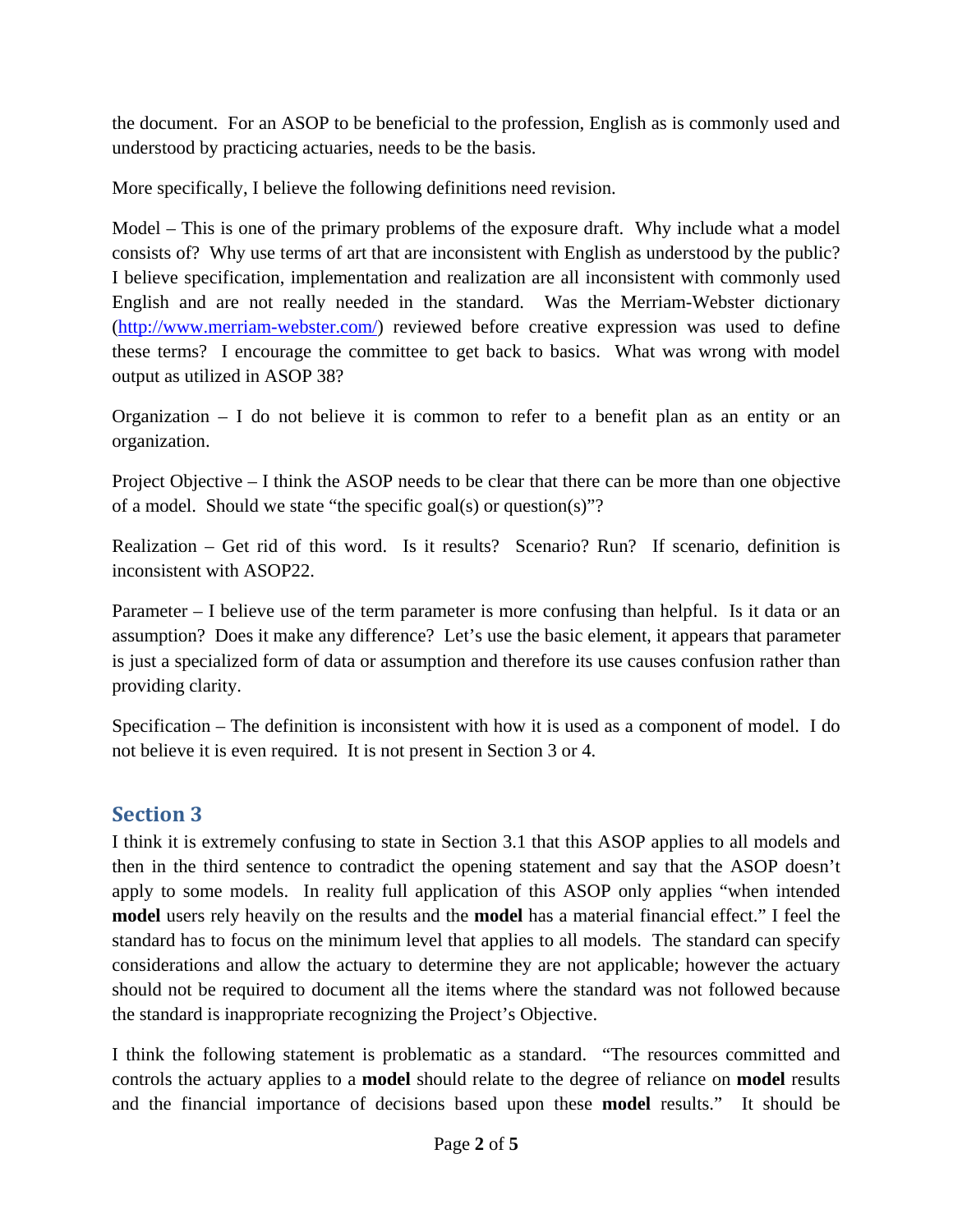recognized that the model is for a specific objective, and that ultimately it may be used for other objectives that it may not have been initially intended for. Therefore, the resources committed should be consistent with the project's objective, not with the degree of reliance and financial importance of decisions. The degree of reliance and financial importance should influence the objective.

In section 3.1.2, why not state the generic requirement to make a reasonable attempt to understand…? The first sentence saying full application may not be necessary only confuses when to apply the standard. The standard is that when using a modeled developed by someone else, the actuary should…..

In section 3.1.3, we should not force the actuary to defend why this standard is inappropriate. The actuary should be prepared to defend their work product. They should not have to defend the diverse thoughts and inappropriate considerations, given the project objective, contained in the exposure draft.

In Section 3.2.1, I do not feel it is necessary for "the actuary should consider items such as the **granularity** of **inputs**, the causal relationships recognized, the **model**'s ability to perform stochastic analyses or stress testing, and the **model**'s ability to identify possible volatility around expected values." Stochastic analysis and stress testing only needs to be considered if they are part of the processes performed by the model and required to meets its intended use. I feel the first sentence of this section is sufficient and the clarification in the second sentence is not needed. Often through this exposure draft, the clarifications cause confusion rather than directly supporting the standard.

In section 3.2.6, isn't ASOP 23 focused on data? Is it appropriate to include assumptions and parameters in this reference? Is determining the sources the proper focus? Isn't it about selecting data?

In Section 3.2.7a, Is credible used in the right context? Isn't credibility the process of putting confidence in the experience compared to other data available? Is it appropriate to say actual experience is not sufficiently credible? Isn't the real issue to consider if you base assumptions 100% on this experience or do you use multiple sources of data and recognize that the actual expected result may be somewhere between actual experience and the information contained in other data that may not be as relevant? I am not an expert on credibility and therefore I encourage the committee to consult an expert on credibility to make sure the references are correct.

In Section 3.2.7c, I do not feel consistency is required and should not have disclosure requirements when the assumptions are prescribed by regulators. The assumptions should be disclosed, but the actuary should not have to disclose the inconsistencies and the reasons for it. Most of this was likely communicated before the prescribed assumption was adopted. For example, if a model generally uses continuous functions but regulators prescribe discrete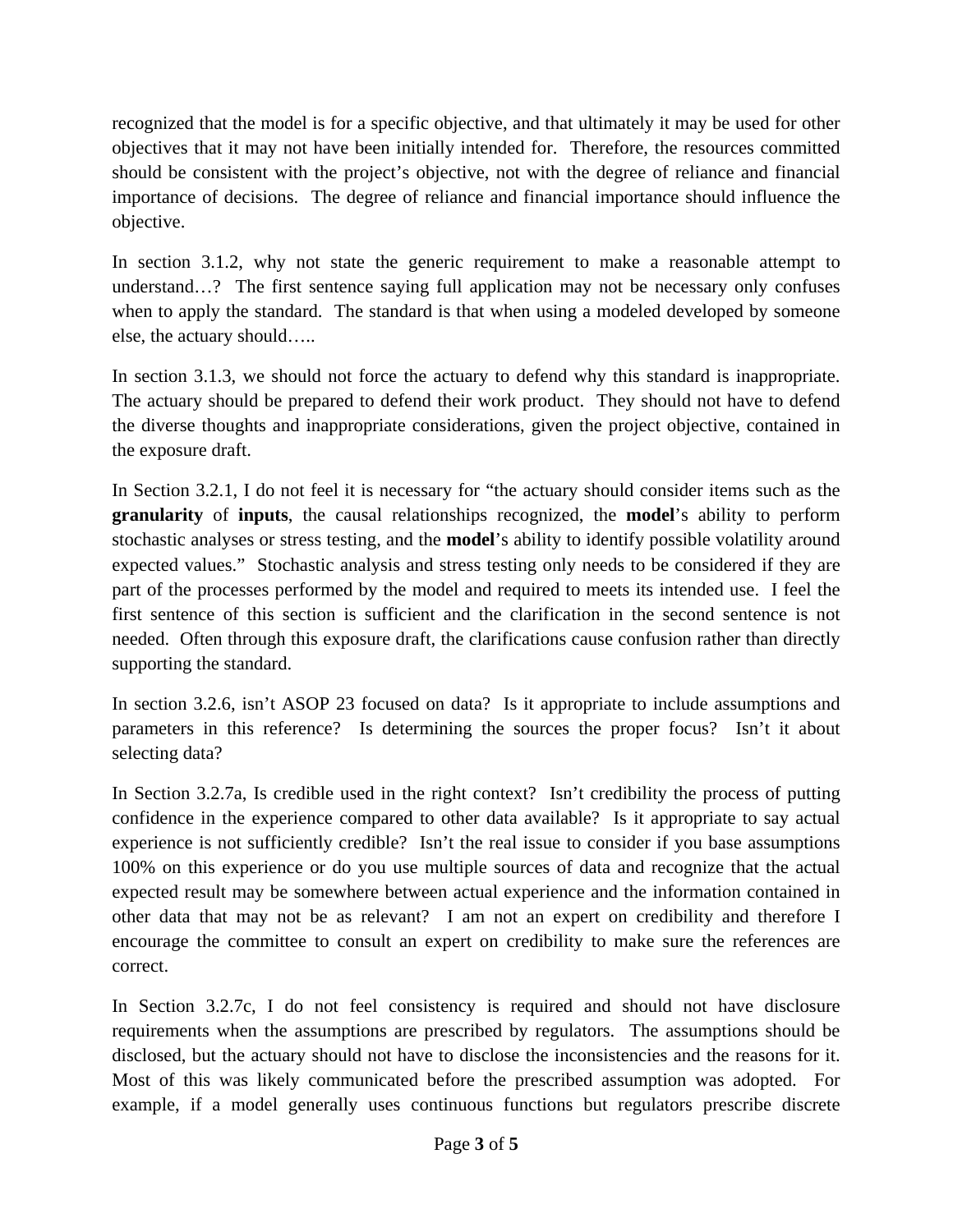functions, the actuary should not be required to "dumb down" their assumptions or document the inconsistency.

In Section 3.2.7d, the monitoring requirement seems out of place. When using a model to meet the project's objective, assumptions should be used reflecting experience. Future requirements should not be part of the current objective. The best effort is provided at the time of delivery (or realization as you would say.) I do agree that monitoring of assumptions does provide benefit to a subsequent project objective.

In Section 3.3.2, eliminate the sentence "The actuary may want to confirm that different simulations or random number generator seeds produce similar distributions of results." I think putting this detail and minutia in the standard is inappropriate. The seed is just a seed. What is important is that the scenarios utilized are a reasonable representation if more scenarios were processed.

In Section 3.6, there are situations where documentation is not permitted to be retained. Therefore, an exemption should be allowed for situations where documentation, by policy or contractual agreements, must be returned or destroyed.

In Section 4.1.3, I do not feel it should be required to disclose and discuss inconsistency in assumptions in situations where assumptions are prescribed by regulation or dictated by insurance regulators. The actuary should be able to rely on the regulators expertise that if they required it they should understand the implications of such requirement.

# **As to the specific task force question:**

### **Does the proposed standard provide sufficient guidance to actuaries working with models?**

I think the standard as currently exposed does more harm than good to the profession. The terminology makes this proposed standard incoherent to practicing actuaries and fails to provide guidance since despite what it says appears to only be fully applicable when intended model users rely heavily on the results and the model and has a material financial impact.

### **Is the proposed standard sufficiently flexible to allow for new developments?**

The standard should be fundamental and should not be impacted by new developments. From this perspective many clarifications provided in the standard decrease the flexibility and will make the standard less appropriate as time passes.